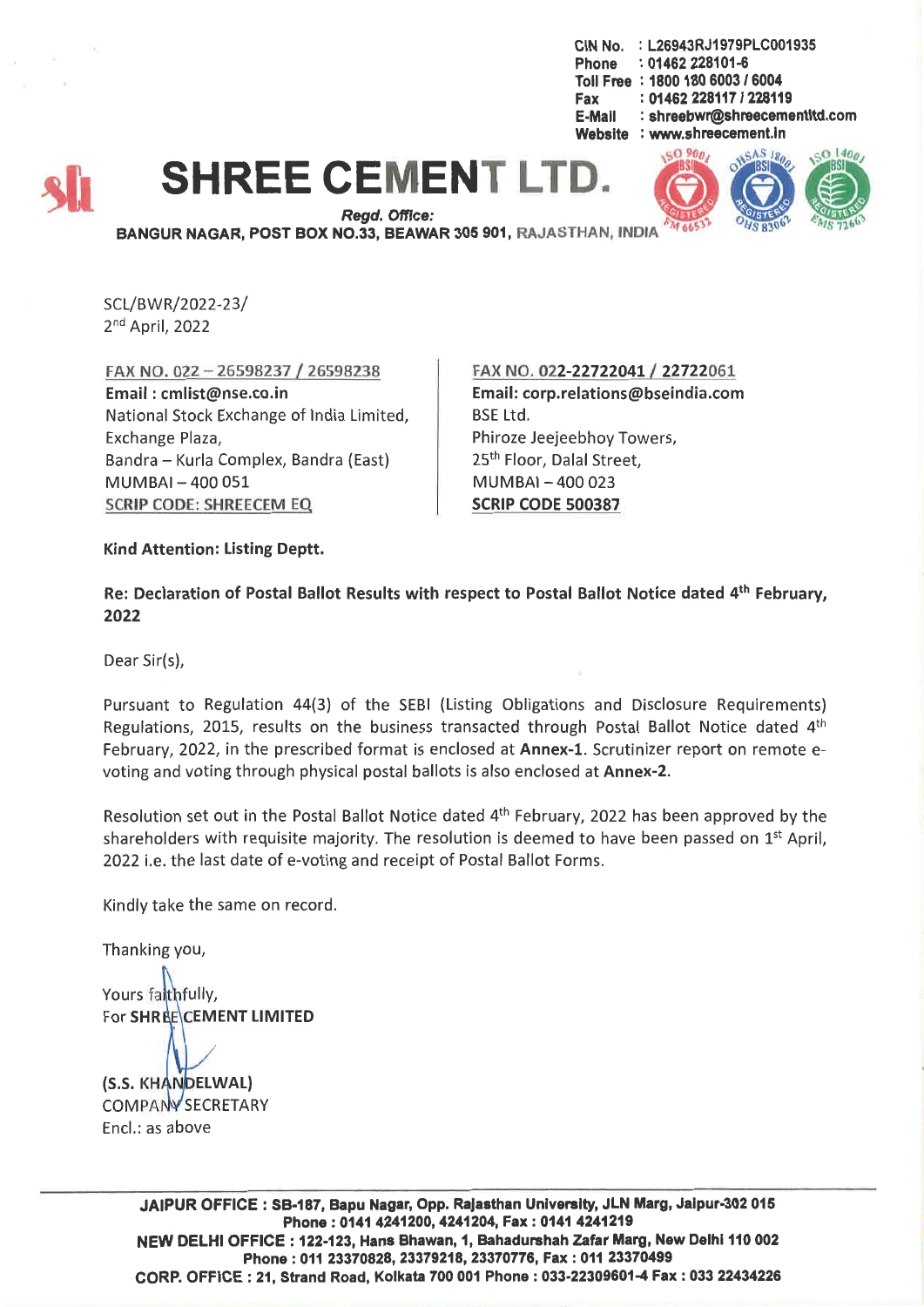#### Voting Results

| <b>Company Name</b>                                                                                                          | <b>Shree Cement Limited</b>                                                       |
|------------------------------------------------------------------------------------------------------------------------------|-----------------------------------------------------------------------------------|
| Date of Declaration of Postal Ballot Notice                                                                                  | $2nd$ April, 2022                                                                 |
| Total number of shareholders on record date                                                                                  | 53773 equity shareholders as on 25 <sup>th</sup><br>February, 2022 (Cut-off date) |
| No. of Shareholders present in the meeting<br>either in person or through proxy:<br>Promoters and Promoter Group:<br>Public: | N.A.                                                                              |
| No. of Shareholders attended the meeting<br>through Video Conferencing<br>Promoters and Promoter Group:<br>Public:           | N.A.                                                                              |

#### AGENDA-WISE DISCLOSURE

| <b>Resolution required (Ordinary / Special):</b>           |                               |                       | <b>Special Resolution:</b><br>Reappointment of Shri Prashant Bangur as Joint Managing Director of the Company<br>for a period of 5 (five) years w.e.f. 1st April, 2022. |                                                  |                                  |                                |                                            |                                          |  |
|------------------------------------------------------------|-------------------------------|-----------------------|-------------------------------------------------------------------------------------------------------------------------------------------------------------------------|--------------------------------------------------|----------------------------------|--------------------------------|--------------------------------------------|------------------------------------------|--|
| Whether<br>promoter<br>linterested in agenda / resolution? | promoter<br>group             | Yes<br>are            |                                                                                                                                                                         |                                                  |                                  |                                |                                            |                                          |  |
| Category                                                   | Mode of voting                | No. of<br>shares held | No. of votes<br>polled                                                                                                                                                  | % of Votes<br>polled on<br>outstanding<br>shares | No. of<br>$votes - in$<br>favour | No. of<br>$votes -$<br>against | % of votes in<br>favour on votes<br>polled | % of Votes<br>against on votes<br>polled |  |
|                                                            |                               | (1)                   | (2)                                                                                                                                                                     | $(3)=[(2)/(1)]*100$                              | (4)                              | (5)                            | $(6)=[(4)/(2)]*100$                        | $(7)=[(5)/(2)]*100$                      |  |
| Promoter and<br>Promoter Group                             | E-Voting                      | 22569797              | 22569197                                                                                                                                                                | 99.9973                                          | 22569197                         | $\overline{0}$                 | 100,0000                                   | 0.0000                                   |  |
|                                                            | Poll                          |                       |                                                                                                                                                                         | 0.0000                                           |                                  |                                | 0.0000                                     | 0.0000                                   |  |
|                                                            | Postal Ballot (if applicable) |                       | O                                                                                                                                                                       | 0.0000                                           | $\Omega$                         |                                | 0.0000                                     | 0.0000                                   |  |
|                                                            | Total                         | 22569797              | 22569197                                                                                                                                                                | 99.9973                                          | 22569197                         |                                | 100.0000                                   | 0.0000                                   |  |
| <b>Public-Institutions</b>                                 | E-Voting                      |                       | 6779494                                                                                                                                                                 | 80.0923                                          | 4219344                          | 2560150                        | 62.2369                                    | 37.7631                                  |  |
|                                                            | Poll                          | 8464601               |                                                                                                                                                                         | 0.0000                                           |                                  |                                | 0.0000                                     | 0.0000                                   |  |
|                                                            | Postal Ballot (if applicable) |                       |                                                                                                                                                                         | 0.0000                                           | C                                |                                | 0.0000                                     | 0.0000                                   |  |
|                                                            | Total <sup>'</sup>            | 8464601               | 6779494                                                                                                                                                                 | 80.0923                                          | 4219344                          | 2560150                        | 62.2369                                    | 37.7631                                  |  |
| Public-Non<br><b>Institutions</b>                          | <b>E-Voting</b>               | 5046350               | 4930                                                                                                                                                                    | 0.0977                                           | 4924                             |                                | 99.8783                                    | 0.1217                                   |  |
|                                                            | Poll                          |                       |                                                                                                                                                                         | 0.0000                                           |                                  |                                | 0.0000                                     | 0.0000                                   |  |
|                                                            | Postal Ballot (if applicable) |                       | 1019                                                                                                                                                                    | 0.0202                                           | 1019                             |                                | 100.0000                                   | 0.0000                                   |  |
|                                                            | Total                         | 5046350               | 5949                                                                                                                                                                    | 0.1179                                           | 5943                             |                                | 99.8991                                    | 0.1009                                   |  |
|                                                            | Total                         | 36080748              | 29354640                                                                                                                                                                | 81.3582                                          | 26794484                         | 2560156                        | 91.2785                                    | 8.7215                                   |  |



Annex-l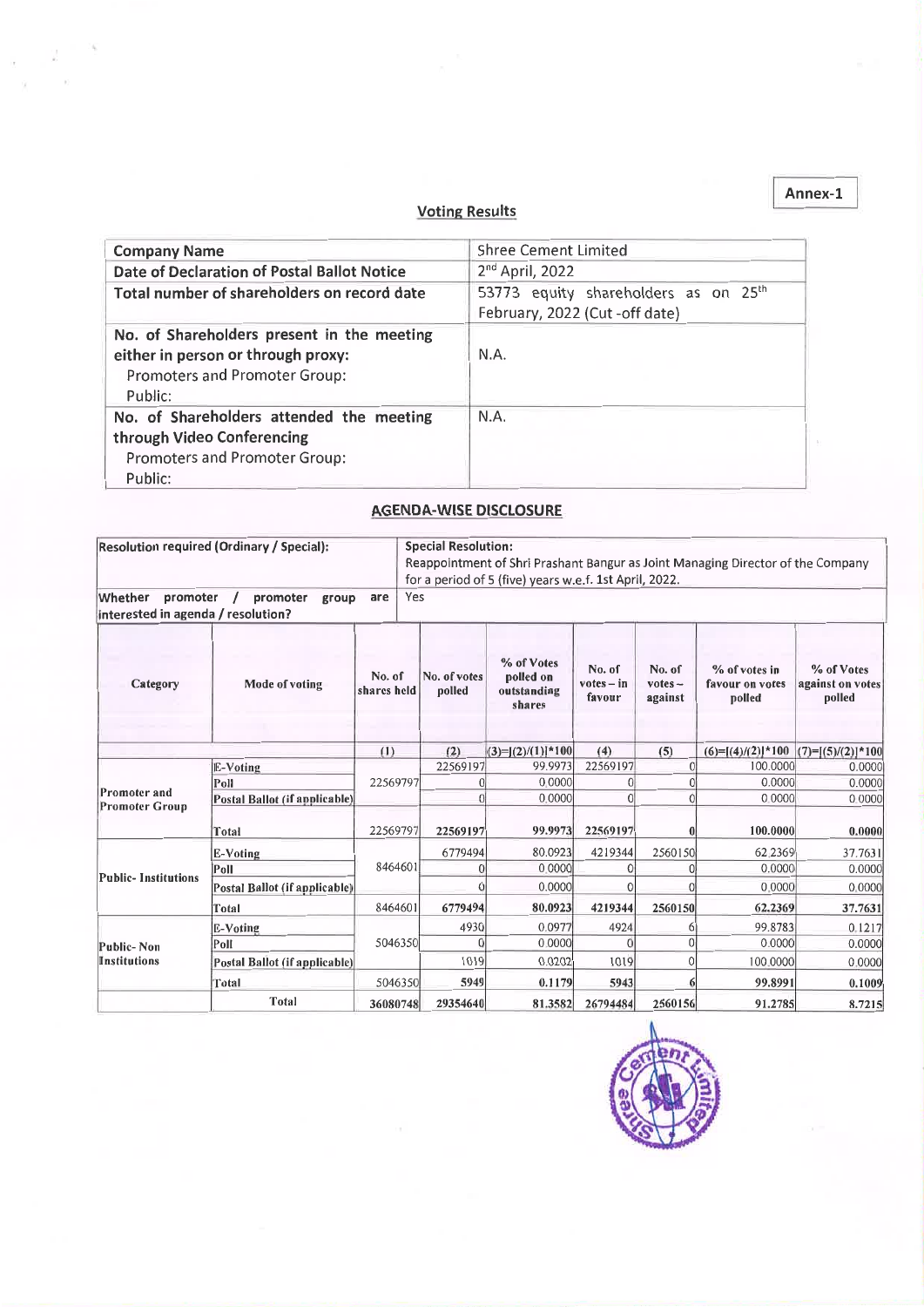## AKSHIT KUl\1AR JANGID

Practicing Company Secretary 108. Shree Mansion. G-23. Kamla Marg, C-Scheme, Jaipur -302 001 (Rajasthan) Moh, No. 77371 96496 - -\_::..:..::::\_:.::::...::.:~:..:....-:=.-:=:==.:=====-==:-=::=:::::==-:==:::.:========:::===========..:....:===================~======~=========

# Report of Scrutinizer on voting through Postal Ballot including remote e-voting

[Pursuant to Section 108 and Section 110 of the Companies Act. 2013 and Rule 20 and Rule 22 of the Companies (Management and Administration) Rules, 2014, amended as ondate, and circular issued by the Ministry of Corpora te Affairs (MCA) and Securities and Exchange Board of India (SEBI) from time to time]

 $T$ 

The Chairman. SIIREE CEMENT LIMITED Bangur Nagar, Beawar-305 901 District: Ajmer (Rajasthan)

Dear Sir,

I. Akshit Kumar Jangid, Practicing Company Secretary, at 108, 1st Floor, Shree Mansion, G-23. Karnla Marg, C-Scheme, [aipur, Rajasthan-302 001, have been appointed as a Scrutinizer for the purpose of scrutinizing the Postal Ballot including remote e-voting process of the Equity Shareholders of SHREE CEMENT LIMITED in a fair and transparent manner and ascertaining the requisite majority on voting through Postal Ballot including remote e-voting carried out as per the Notice of Postal Ballot dated 4th February, 2022.

In connection to above, I submit my report as under:

- The Company has informed that the Postal Ballot Notice was sent to the Members whose names appeared on the Register of Members/List of Beneficial Owners as provided by the National Securities Depository Limited (NSDL) and Central Depository Services (India) Limited (CDSL) as on Friday, 25<sup>th</sup> February, 2022. The Postal Ballot Notice was sent to Members in electronic form to the e-mail addresses registered with their Depository Participants (in case of electronic shareholding)/Company's Registrar and Share Transfer Agents (in case of physical shareholding). For Members whose e-mail IDs were not registered, physical copies of the Postal Ballot Notice were sent by permitted mode along with a postage prepaid self-addressed Business Reply Envelope.
- Particulars of all the postal ballot forms received from the members and votes cast through electronic means have been entered in the register separately maintained for the purpose.
- The Company had availed the e-voting facility offered by Link Intime India Private Limited ("Link Intime") for conducting remote e-voting by the members of the Company.
- The remote e-voting facility was made available from 03rd March, 2022 (9:00 a.m. 1ST) to 01st April, 2022 (5:00 p.m. 1ST) for the person(s), whose names were recorded in the Register of Member or in the Register of Beneficial owners maintained by the depositories as on the cut-off date i.e. 25<sup>th</sup> February, 2022.
- All postal ballot forms and votes cast through electronic means received up to 01<sup>st</sup> April, • 2022 (5:00 p.m. IST) being the last time and date fixed by the company for receipt of the forms and votes cast through remote e-voting were considered for my scrutiny.



Page 1 of 3

Annex-2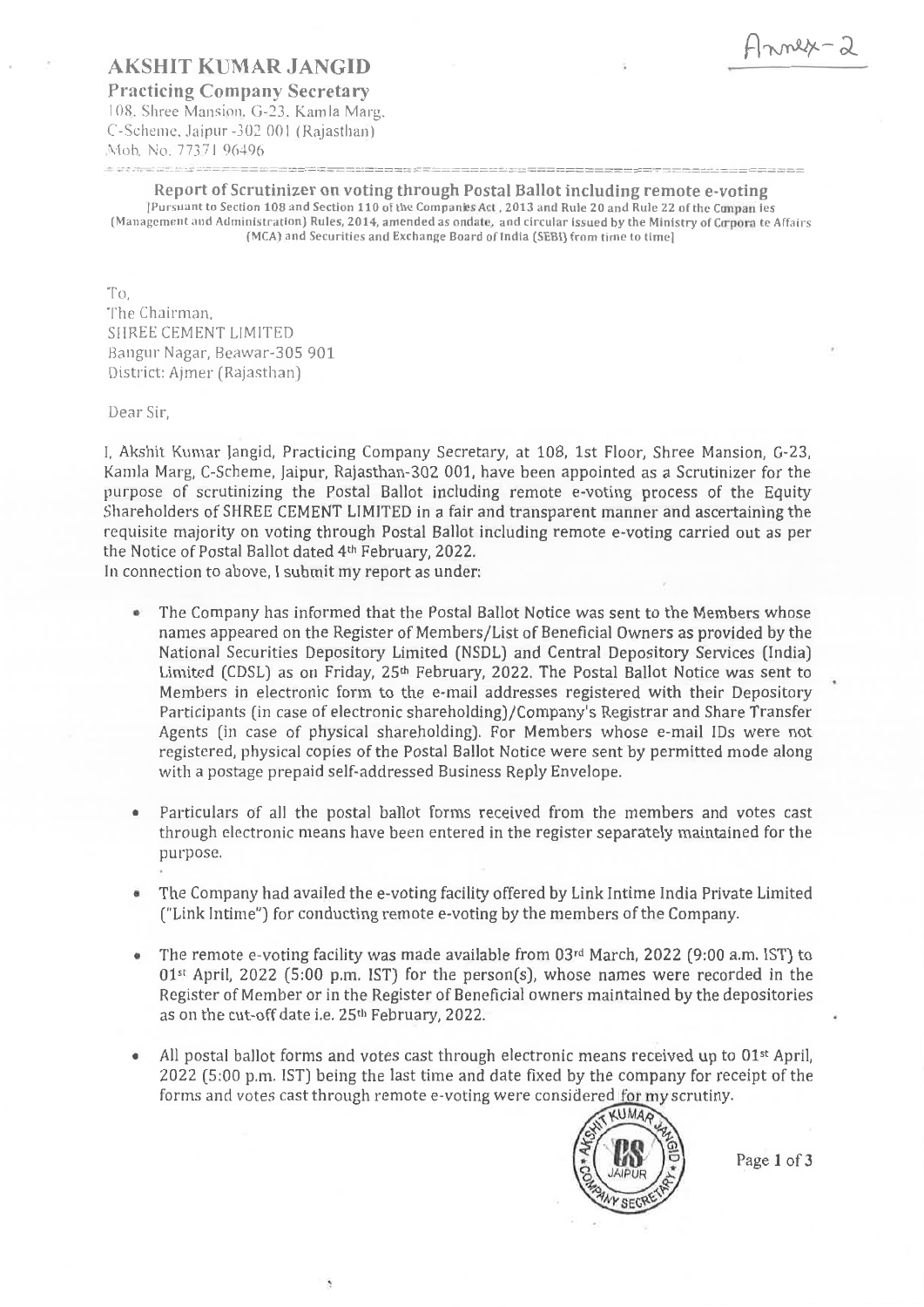## **AKSHIT KUMAR JANGID Practicing Company Secretary**

108. Shree Mansion. G-23. Kamla Marg. e-Scheme. Jaipur -30200 I (Rajasthan) Mob. No. 77371 96496 ; : -:::-::::::-::~: : --:~ =:::::::.::....:--===:===========-===============:::::===========================:=============== ==:::-:==:::....

- After the conclusion of the e-voting period, the votes cast by the members through remote e-voting facility, were downloaded from the e-voting website of the Link Intime India Private Limited ("Link Intime") in presence of two witnesses viz. Ms. Anushree Khunteta and Ms. Nainika Khandelwal, who are not in the employment of the Company.
- The postal ballot forms and votes cast through electronic means were scrutinized and the . shareholding was matched/confirmed with the Register of Members of the company / list of beneficiaries as on the cut-off date i.e. 25th February, 2022.
- The Postal Ballot form, which was incomplete or incorrectly filled and/or which was otherwise found defective has been treated as invalid and kept separately.

The report on the result of the voting through Postal Ballot including remote e-voting is as under:

#### **Resolution No.1: Special Resolution**

Reappointment of Shri Prashant Bangur as Joint Managing Director of the Company for a period of 5 (five) years w.e.f. 1st April, 2022.

| οf<br>Manner<br>Voting   | <b>Votes</b><br>in<br>resolution | favour<br>of                         | the Votes against the resolution | <b>Invalid</b><br>(No.<br>αſ         |         |
|--------------------------|----------------------------------|--------------------------------------|----------------------------------|--------------------------------------|---------|
|                          | of<br>No.<br>shares              | of<br>Percentage<br>valid votes cast | of<br>No.<br>shares              | Percentage<br>of<br>valid votes cast | shares) |
| Remote<br>$e-$<br>voting | 26793465                         | 91.2751                              | 2560156                          | 8.7215                               | 0       |
| <b>Postal Ballot</b>     | 1019                             | 0.0034                               | $\Omega$                         | 0                                    | 1200    |
| <b>TOTAL</b>             | 26794484                         | 91.2785                              | 2560156                          | 8.7215                               | 1200    |

<sup>J</sup> *have* handed over the postal ballot forms and other related papers/ registers/ records of this process including voting through electronic means for safe custody to the Company Secretary. You may accordingly declare the result of the voting by Postal Ballot including remote e-voting.

Thanking you, Yours faithfull y



Practising Company Secre tar M. No.: FCS 11285 C. P. No.: 16300 UDIN: F011285D000007721 Dated: 02/04/2022 Place: Jaipur